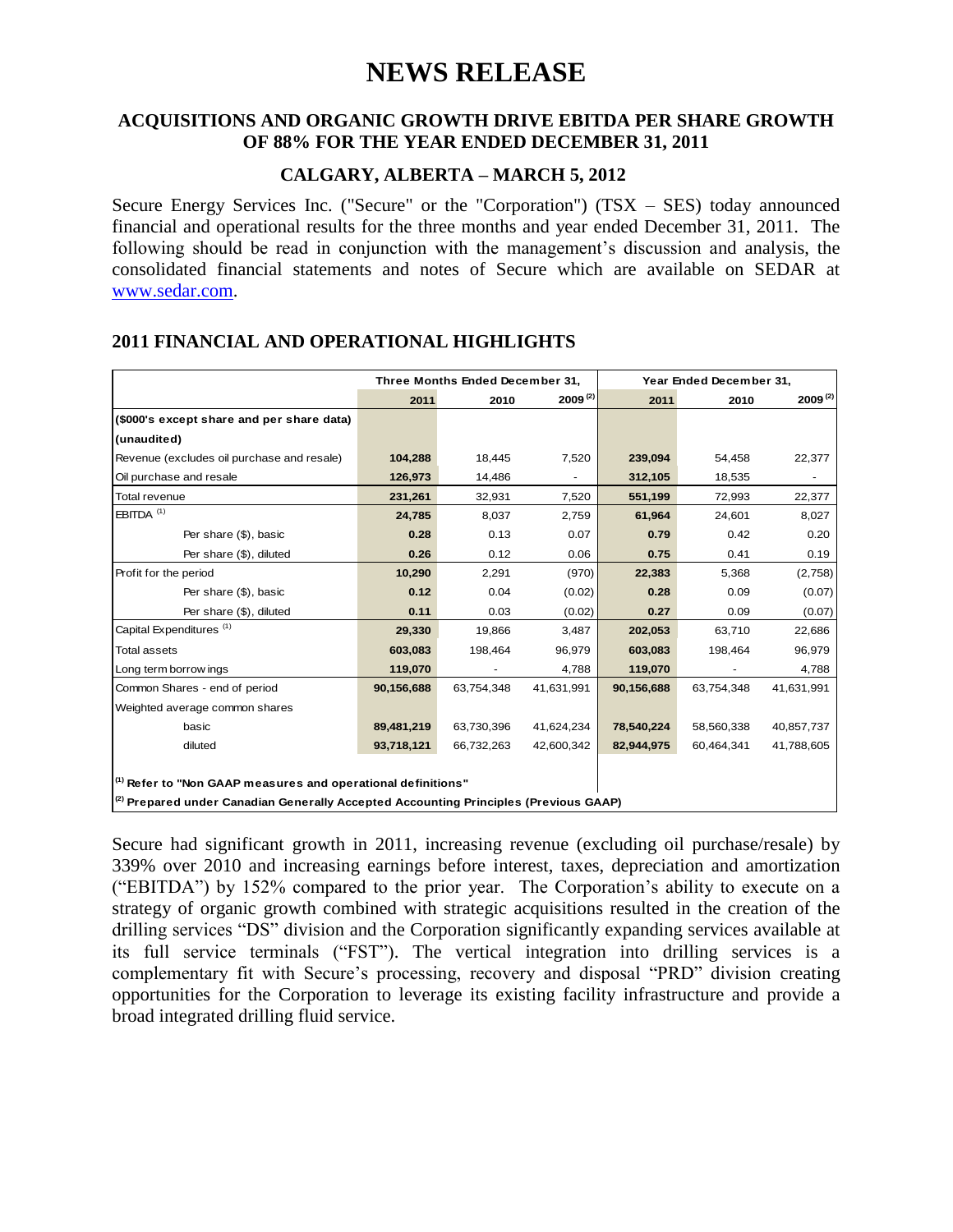With the continued weakness in natural gas prices, drilling has been directed toward oil or liquids rich natural gas producing areas. The wells currently drilled in these resource plays commonly utilize horizontal drilling and multi-stage fracturing techniques which were positive drivers of the Corporation"s financial and operating results in 2011. The corresponding increase in meters drilled and operating days required to drill a well has resulted in more demand for drilling, processing, and disposal services in both the PRD division and the DS division.

Corporate highlights:

- EBITDA per share (basic) more than doubled to \$0.28 for the three months ended December 31, 2011 and grew 88% to \$0.79 for the year ended December 31, 2011 over the comparative period of 2010;
- Reported record revenue (excluding oil purchase and resale) of \$104.3 million and \$239.1 million for the three and twelve months ended December 31, 2011 compared to \$18.4 million and \$54.5 million in the comparable periods of 2010. The record revenue for the 2011 year was a result of the new DS division added on June 1, 2011, the Dawson FST operating for the entire year, the addition of the Brazeau stand alone water disposal ("SWD") facility, Obed and South Grande Prairie FST expansion, the addition of the Drayton Valley FST in the fourth quarter and overall increased demand for the Corporation"s service offerings in both divisions. For the year ended December 31, 2011, the DS division (from June 1, 2011) had a total of 24,870 operating days in Canada and revenue per operating day of \$4,995, both of which were positively impacted by increased industry activity;
- Reported higher oil purchase and resale revenue in the twelve months of 2011 compared to same period of 2010 as a result of the Corporation becoming a single shipper at the Fox Creek FST in December 2010, at the La Glace FST in October 2011, and increasing throughput at these facilities. Secure also became a single shipper at the Drayton Valley FST in January 2012 and as a result the Corporation expects oil purchase and resale service revenue to increase in the first quarter of 2012;
- Reported record EBITDA of \$24.8 million and \$62.0 million for the three and twelve months ended December 31, 2011 compared to \$8.0 million and \$24.6 million in the same period of 2010. EBITDA has grown significantly as a result of the new DS division, the new facilities and the added expansion services in the PRD division and an overall increase in energy sector activity in both the fourth quarter and the year;
- Completed three significant strategic acquisitions;
	- o On June 1, 2011 the Corporation closed the \$131.4 million acquisition of Marquis Alliance which formed the new DS division;
	- o On July 1, 2011 the acquisition of the operating assets (excluding working capital) of XL Fluids was closed for \$39.4 million which was integrated into the DS division:
	- $\circ$  On October 1, 2011, Secure purchased Silverdale processing facility from Emerge Oil & Gas Inc. ("Emerge") for an aggregate cash purchase price of \$18.0 million which was integrated into the PRD division;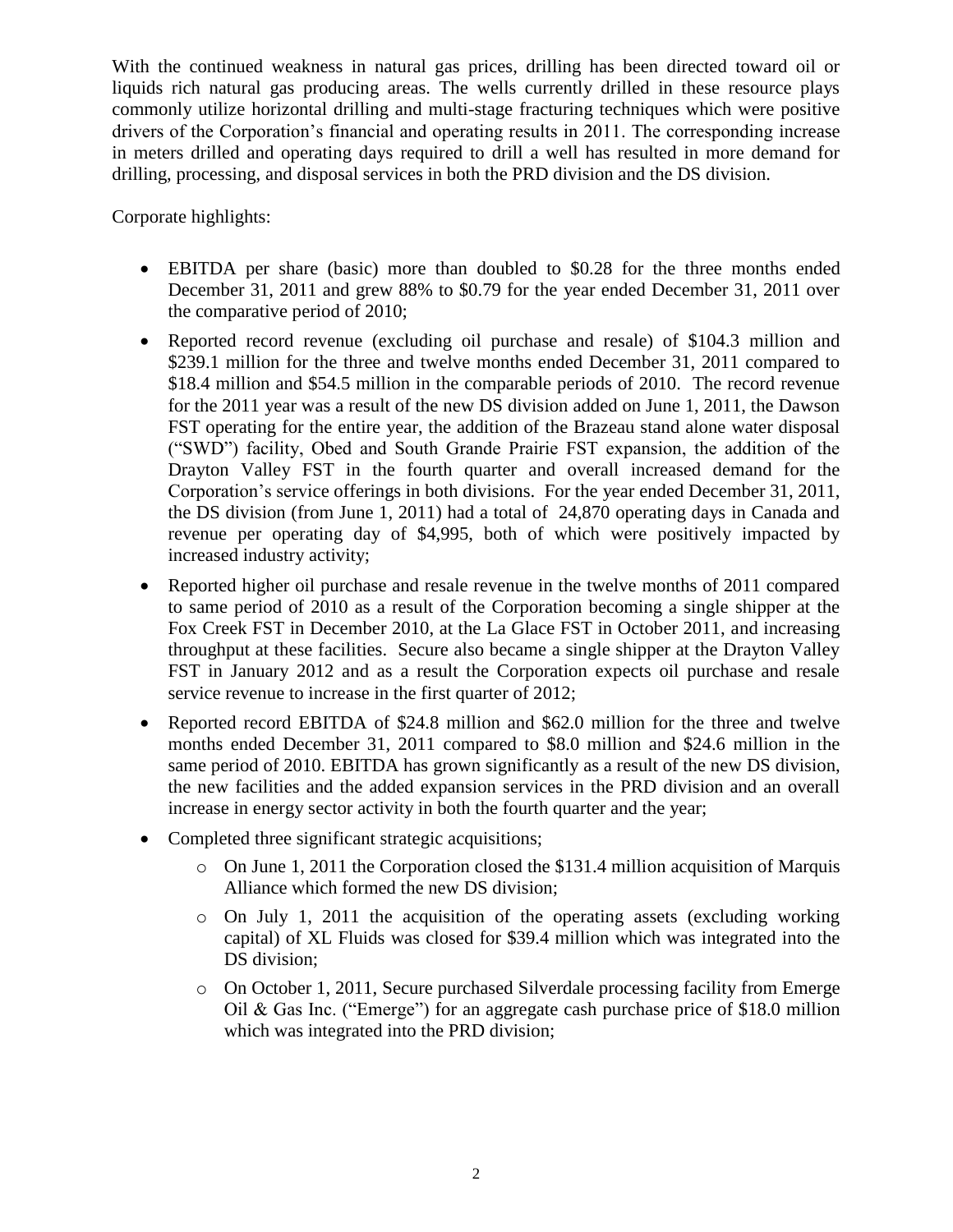- Completed \$96.5 million of capital spending relating to organic growth which included \$38.6 million related to projects that started in 2010, \$31.7 million for expansion/new services at existing facilities, equipment totaling \$26.2 million for long lead items for new 2012 facilities and for rental equipment used in the DS division;
- Closed a \$150.0 million credit facility with a syndicate of lenders, with an option to expand to \$200.0 million through the exercise of an additional \$50.0 million accordion feature. The committed three year revolving facility is to be used for working capital, to refinance existing debt, for capital expenditures including permitted acquisitions, and for general corporate purposes; and
- Announced in December 2011 a capital budget for the 2012 year of \$116.0 million. \$98.0 million was allocated to the PRD division for the construction of two FST's, a landfill in Fox Creek, a landfill in Saddle Hills and the permanent Wild River SWD. The construction on the Wild River SWD is well underway and it is expected to be completed during the second quarter of 2012. The DS divisions' 2012 capital budget totals \$18.0 million consisting of \$14.0 million for growth capital allocated evenly between Canadian and U.S. operations and is largely comprised of onsite solid"s control equipment.

Subsequent to December 31, 2011, the Corporation:

- Closed the exercise of the accordion feature and extended the credit facility to \$200.0 million with its lenders. Secure's current available debt capacity and cash flow from operations provides sufficient funding to execute on the Corporation"s 2012 capital strategy; and
- During January 2012, the Corporation announced it was acquiring the operating assets (excluding working capital) of New West Drilling Fluids Inc. ("NWDF") for an aggregate cash purchase price of \$3.4 million. NWDF is a Canadian based drilling fluids company specializing in providing drilling fluid systems and products for the heavy oil and oil sands segment. NWDF is most well known for its patented SAGD system, "BITUDRIL", the first bitumen encapsulating polymer based system on the market. Adding NWDF"s assets, including BITUDRIL, to Marquis Alliance"s existing patented and proprietary SAGD product line will increase Marquis Alliance"s ability to provide the most cost effective drilling fluid solutions in the SAGD market.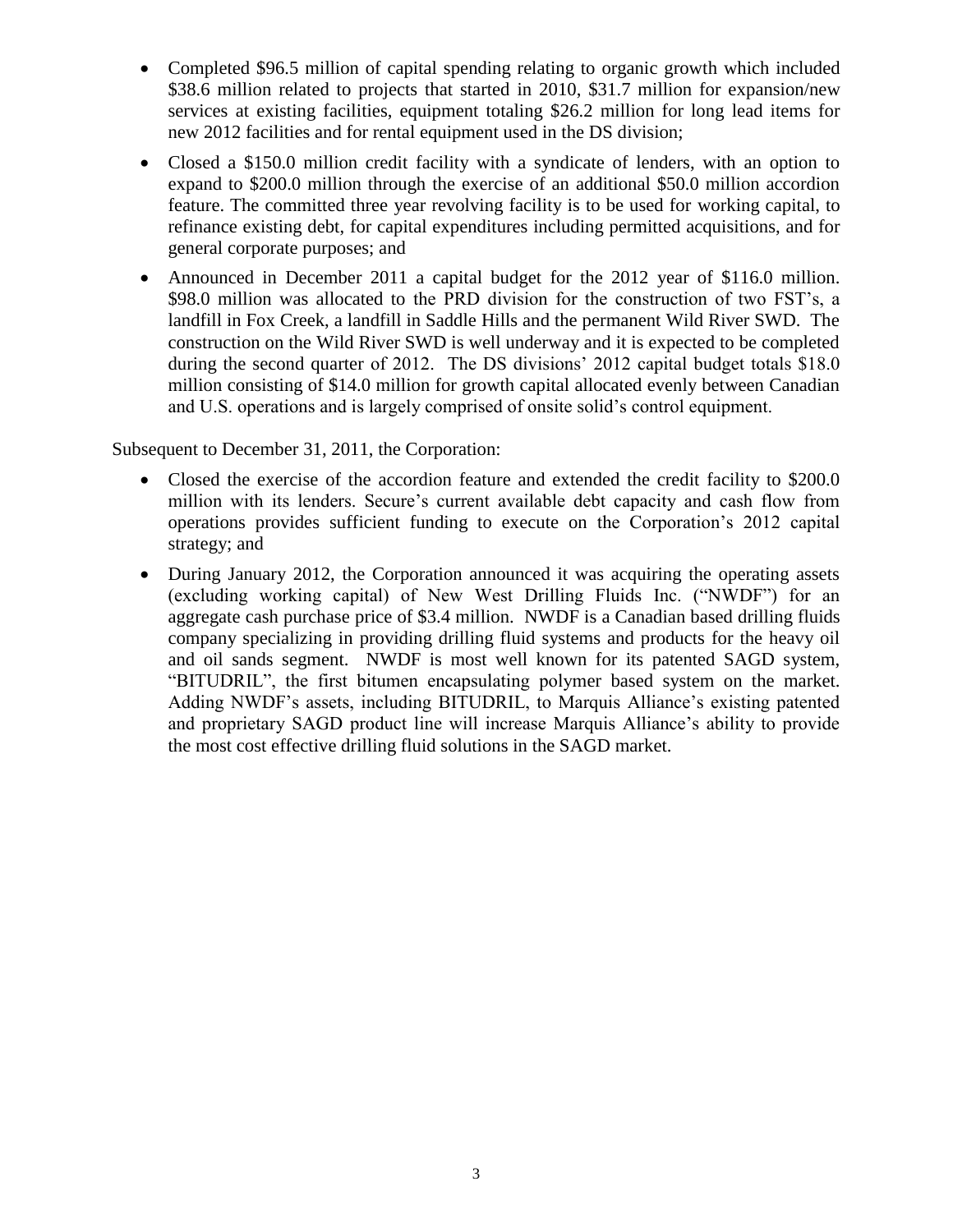# **PRD DIVISION OPERATING HIGHLIGHTS**

|                                                                                 | Three Months Ended December 31, |        |          | Year Ended December 31, |        |               |  |  |
|---------------------------------------------------------------------------------|---------------------------------|--------|----------|-------------------------|--------|---------------|--|--|
|                                                                                 | 2011                            | 2010   | % Change | 2011                    |        | 2010 % Change |  |  |
| (\$000's) (unaudited)                                                           |                                 |        |          |                         |        |               |  |  |
| Revenue                                                                         |                                 |        |          |                         |        |               |  |  |
| Processing, recovery and disposal services                                      | 29,612                          | 18,445 | 61       | 91,388                  | 54,458 | 68            |  |  |
| Oil purchase and resale service                                                 | 126,973                         | 14,486 | 777      | 312,105                 | 18,535 | 1,584         |  |  |
| <b>Total PRD division revenue</b>                                               | 156,585                         | 32,931 | 375      | 403,493                 | 72,993 | 453           |  |  |
|                                                                                 |                                 |        |          |                         |        |               |  |  |
| <b>Operating Expenses</b>                                                       |                                 |        |          |                         |        |               |  |  |
| Processing, recovery and disposal services                                      | 13,045                          | 6,581  | 98       | 42,624                  | 21,713 | 96            |  |  |
| Oil purchase and resale service                                                 | 126,973                         | 14,486 | 777      | 312,105                 | 18,535 | 1,584         |  |  |
|                                                                                 | 140,018                         | 21,067 | 565      | 354,729                 | 40,248 | 781           |  |  |
| Depreciation, depletion, and amortization                                       | 6,274                           | 4,073  | 54       | 19,453                  | 13,846 | 40            |  |  |
| <b>Total PRD division operating expenses</b>                                    | 146,292                         | 25,140 | 482      | 374,182                 | 54,094 | 592           |  |  |
|                                                                                 |                                 |        |          |                         |        |               |  |  |
| General and administrative                                                      | 4,326                           | 2,448  | 77       | 13,136                  | 7,473  | 76            |  |  |
| Business development                                                            |                                 | 1,855  | (100)    | 1,590                   | 2,297  | (31)          |  |  |
|                                                                                 | 5,967                           | 3,488  | 71       | 14,585                  | 9,129  | 60            |  |  |
|                                                                                 |                                 |        |          |                         |        |               |  |  |
| Operating Margin <sup>(1)</sup>                                                 | 16,567                          | 11,864 | 40       | 48,764                  | 32,745 | 49            |  |  |
|                                                                                 |                                 |        |          |                         |        |               |  |  |
| Operating Margin (1) (excluding oil purchase/resale)                            |                                 |        |          |                         |        |               |  |  |
| as a % of revenue                                                               | 56%                             | 64%    | (13)     | 53%                     | 60%    | (12)          |  |  |
| $\vert$ <sup>(1)</sup> Refer to "Non GAAP measures and operational definitions" |                                 |        |          |                         |        |               |  |  |

## **Highlights for the PRD division included:**

- Revenue from processing, recovery and disposal increased significantly for the three months and the year ended December 31, 2011 to \$29.6 million and \$91.4 million from \$18.4 million and \$54.5 million in the comparative periods in 2010. The substantial increase is a result of the Dawson FST operating for the entire year, Obed and South Grande Prairie FST expansion, the addition of the Drayton Valley FST in the fourth quarter and overall increased demand for the PRD divisions service offerings;
- Operating expenses increased for the three months and the year ended December 31, 2011 to \$13.0 million and \$42.6 million from \$6.6 million and \$21.7 million in the comparative periods in 2010. Operating costs were higher as a result of the addition of the new facilities and expansion services during the year and increasing variable costs associated with higher demand for services. Operating costs were also impacted during the year by extremely wet weather conditions experienced in the second quarter and third quarter that caused an increase in leachate disposal costs, road maintenance costs and site costs;
- Operating margin was 56% in the fourth quarter of 2011, up from 52% in the third quarter of 2011, but down from 64% in the fourth quarter of 2010. The Corporation had higher costs in the fourth quarter of 2011 associated with the start up of the Drayton Valley FST. An incremental \$1.0 million of trucking expense to a third party crude oil terminal was experienced as a result of a delay in the completion of the facility"s crude oil pipeline connection. Ultimately, the Corporation recovered these costs directly from the customer. The overall impact of \$1.0 million incremental revenue and expense resulted in a reduction in operating margin of 2% for the quarter. The change in operating margin may fluctuate as a result of changes in volumes affected by seasonality, as new facilities come online and activity levels change, as the Corporation's sales mix or type of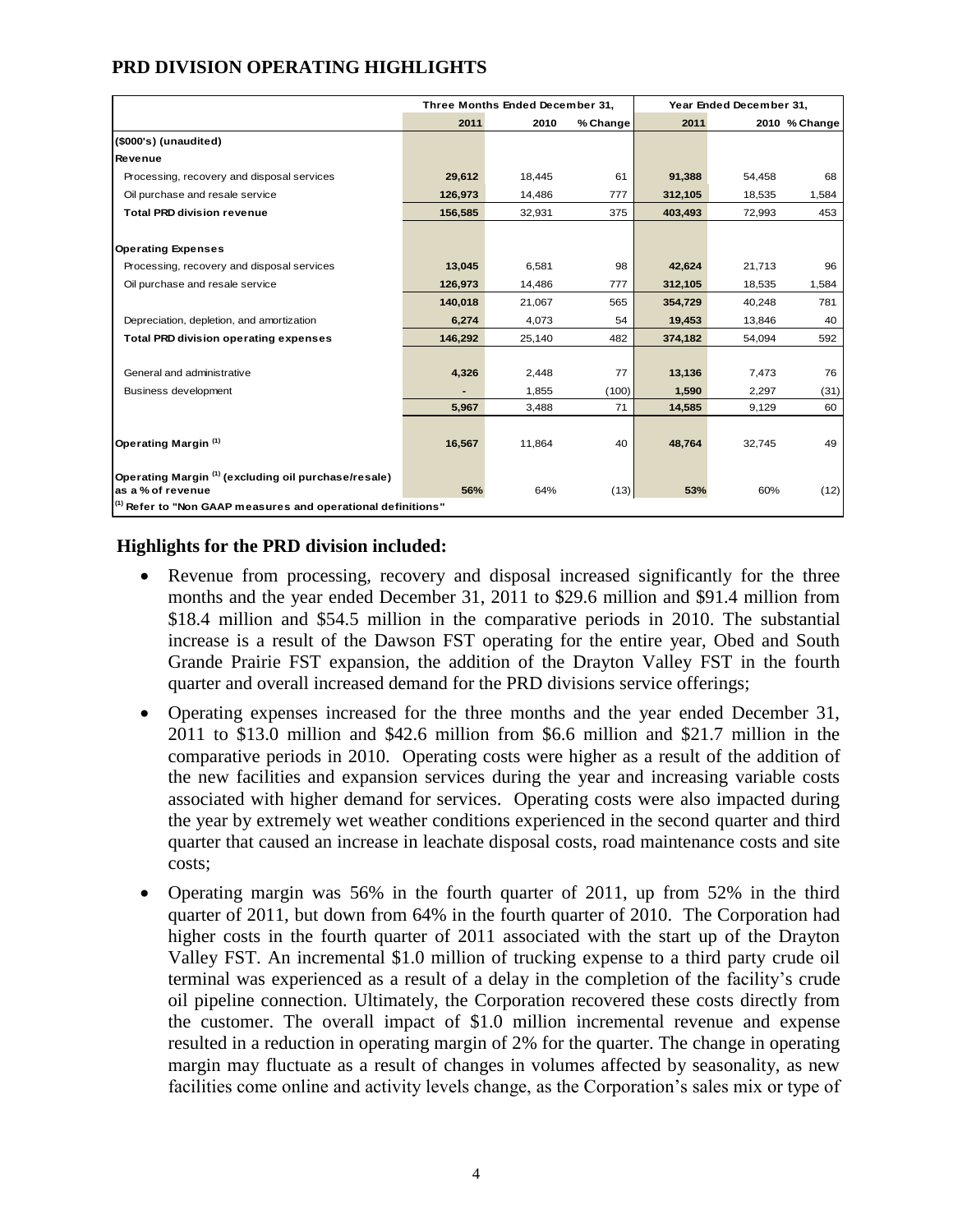services received varies, changes in input costs incurred to maximize differentials on various streams and as commodity prices rise and fall; and

 Over the past three years the PRD division has averaged a 56% operating margin through years of high growth compared to 53% in 2011. The decrease in operating margin for the year ended December 31, 2011 is attributed to the extremely wet weather conditions experienced during the spring and summer months. The heavy rains caused an increase in leachate disposal costs of \$1.1 million, road maintenance/site costs of \$0.5 million and repairs and maintenance costs of \$1.2 million. As a result of the expansions and new facilities described above, the Corporation incurred higher training costs associated with the start up phase.

|                                                                                                                                                        | Three Months Ended December 31, |                          |          | Year Ended December 31, |                          |               |  |
|--------------------------------------------------------------------------------------------------------------------------------------------------------|---------------------------------|--------------------------|----------|-------------------------|--------------------------|---------------|--|
|                                                                                                                                                        | 2011                            | 2010                     | % Change | 2011                    |                          | 2010 % Change |  |
| $($ \$000's) (unaudited) $($                                                                                                                           |                                 |                          |          |                         |                          |               |  |
| Revenue                                                                                                                                                |                                 |                          |          |                         |                          |               |  |
| Drilling Services division                                                                                                                             | 74.676                          | $\overline{\phantom{a}}$ | 100      | 147,706                 | $\overline{\phantom{a}}$ | 100           |  |
| Operating expenses                                                                                                                                     |                                 |                          |          |                         |                          |               |  |
| Driling services                                                                                                                                       | 57,088                          |                          | 100      | 109,919                 | -                        | 100           |  |
| Depreciation and amortization                                                                                                                          | 2,642                           |                          | 100      | 5,777                   | $\overline{a}$           | 100           |  |
| <b>Total Drilling Services division operating expenses</b>                                                                                             | 59,730                          |                          | 100      | 115,696                 |                          | 100           |  |
| General and administrative                                                                                                                             | 5,791                           |                          | 100      | 12,316                  |                          | 100           |  |
| Business development                                                                                                                                   | 202                             |                          | 100      | 424                     |                          | 100           |  |
|                                                                                                                                                        | 8,953                           |                          | 100      | 19,270                  | $\overline{\phantom{a}}$ | 100           |  |
|                                                                                                                                                        |                                 |                          |          |                         |                          |               |  |
| Operating Margin (1)                                                                                                                                   | 17,588                          |                          | 100      | 37,787                  |                          | 100           |  |
| Operating Margin (1) %                                                                                                                                 | 24%                             |                          | 100      | 26%                     |                          | 100           |  |
| * Includes drilling services division from its acquisition on June 1, 2011.<br><sup>(1)</sup> Refer to "Non GAAP measures and operational definitions" |                                 |                          |          |                         |                          |               |  |

# **DS DIVISION OPERATING HIGHLIGHTS**

## **Highlights for the DS division included:**

- Revenue for the three months and the year ended December 31, 2011 increased to \$74.7 million and \$147.7 million (from June 1, 2011) from nil in the comparative periods in 2010. In Canada and the United States, the drilling fluids service line contributed \$64.4 million or 86% of the total revenue in the fourth quarter. Total revenue for the year ended December 31, 2011 in Canada and the United States is comprised of \$129.1 million or 87% from the drilling fluids service line and \$18.6 million or 13% from the environmental and solids control service lines. Demand for the environmental and solids control service lines remains strong, with high utilization and newly delivered equipment fully booked to the end of the winter drilling season;
- The drilling fluids service line's estimated Canadian market share for the year ended December 31, 2011 was 26% based on the Canadian Association of Oilwell Drilling Contractors ("CAODC") average monthly rig count for Western Canada of 438 rigs (June to December 2011). This compares to 340 rigs for the same period in 2010 (refer to "Non GAAP measures and Operational Definitions"). For the year ending December 31,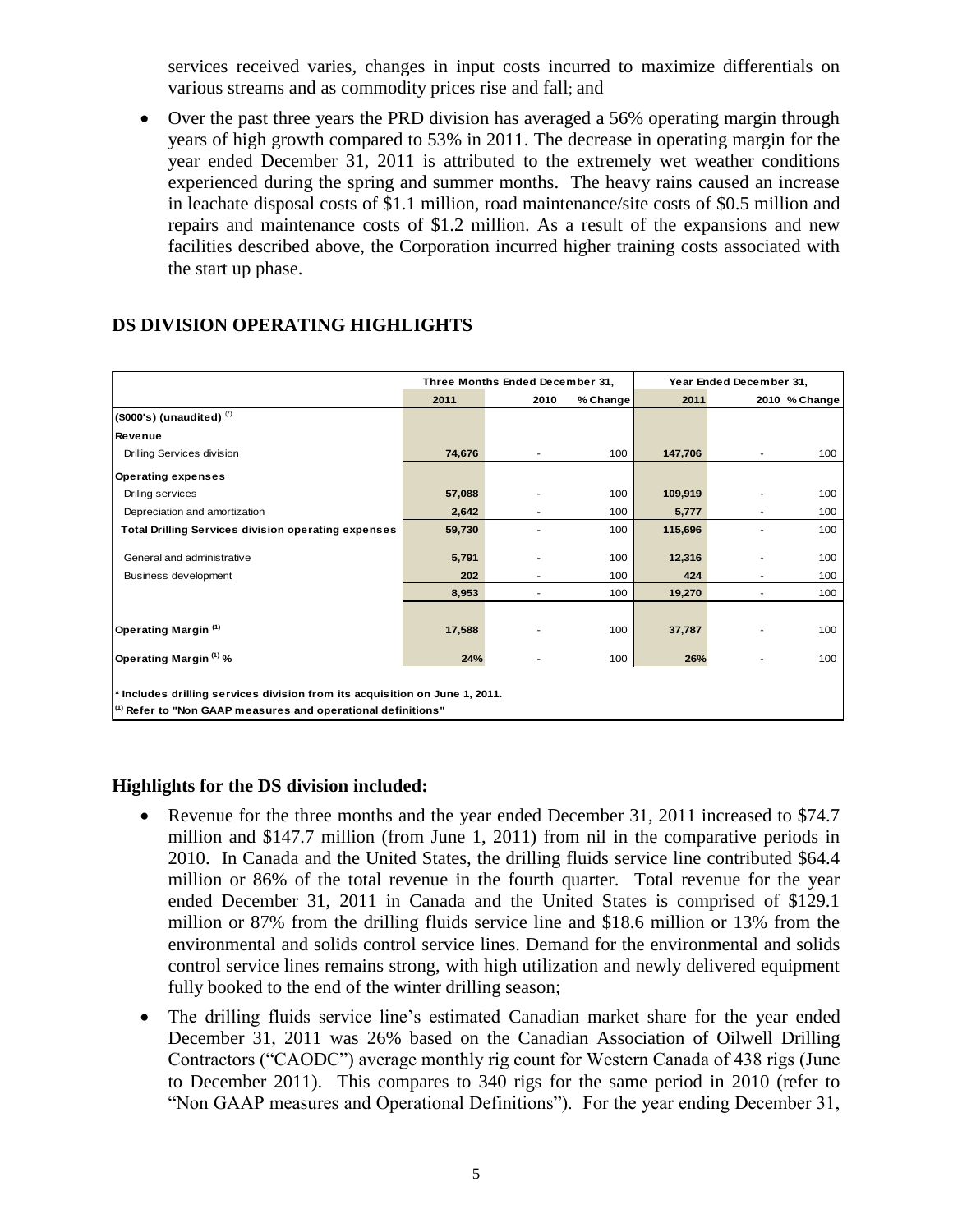2011, the DS division (from June 1, 2011) in Canada had a total of 24,870 operating days and total revenue per operating day of \$4,995. Fourth quarter revenue per operating day in Canada was \$5,563 compared to \$4,334 in the third quarter – an increase of 28%; and

 Operating margins for the three months and the year ended December 31, 2011 were 24% and 26%, respectively. Operating costs were impacted as a result of a changing product mix as more oil and gas producers moved from water based drilling fluids to oil based drilling fluids in the fourth quarter. Increased horizontal drilling combined with increasing technical drilling programs is driving demand for oil based drilling fluids. Oil base stock is an expensive, low margin and high volume commodity. Therefore, in periods of rising oil prices or increased activity in oil based drilling fluids, revenue and product costs will increase accordingly, resulting in decreasing margins on a percentage basis. Operating margins are in line with management expectations.

# **CAPITAL EXPENDITURE HIGHLIGHTS**

For the year ended December 31, 2011, Secure incurred \$286.3 million in capital expenditures. Of the \$286.3 million, \$188.8 million related to strategic acquisitions (\$104.4 million cash portion), \$96.5 million in equipment purchases, expansion, and new facilities and \$1.0 million in sustaining capital. The capital expenditure highlights (excluding acquisitions) for the year ended December 31, 2011 are summarized as follows:

- Obed FST facility (waste expansion) commissioned in February 2011;
- Brazeau SWD facility commissioned in February 2011;
- South Grande Prairie FST facility (waste expansion) –commissioned in July 2011;
- Wild River SWD temporary facility commissioned in July 2011;
- Drayton Valley FST facility commissioned in September 2011;
- Fox Creek FST facility (expansion services–additional risers and tanks) completed in the third quarter 2011;
- Dawson FST facility (expansion services expanded waste receiving pad and upgraded processing equipment) completed in the third quarter 2011;
- Kotcho FST facility (expansion and upgrades to waste receiving bins, processing equipment and tank farm) ongoing construction as at December 31, 2011;
- Pembina Landfill (cell expansion in the fourth quarter); and
- Rental equipment (centrifuges, tanks, etc.) and long lead items for 2012 capital projects.

# **OUTLOOK**

Activity levels in the oil and gas sector remained strong throughout the fourth quarter of 2011. The strength in oil and natural gas liquids ("NGL"s") prices continue to drive drilling activity. However, further weakening of natural gas prices have caused the Petroleum Services Association of Canada ("PSAC") to lower its drilling forecast in 2012. Overall, PSAC is still forecasting growth in the number of wells drilled in 2012 over 2011. The Corporation"s view is that despite the falling price of natural gas, the strong price of oil and NGL"s will keep activity levels strong in 2012. In addition, Secure views operating days and meters drilled over the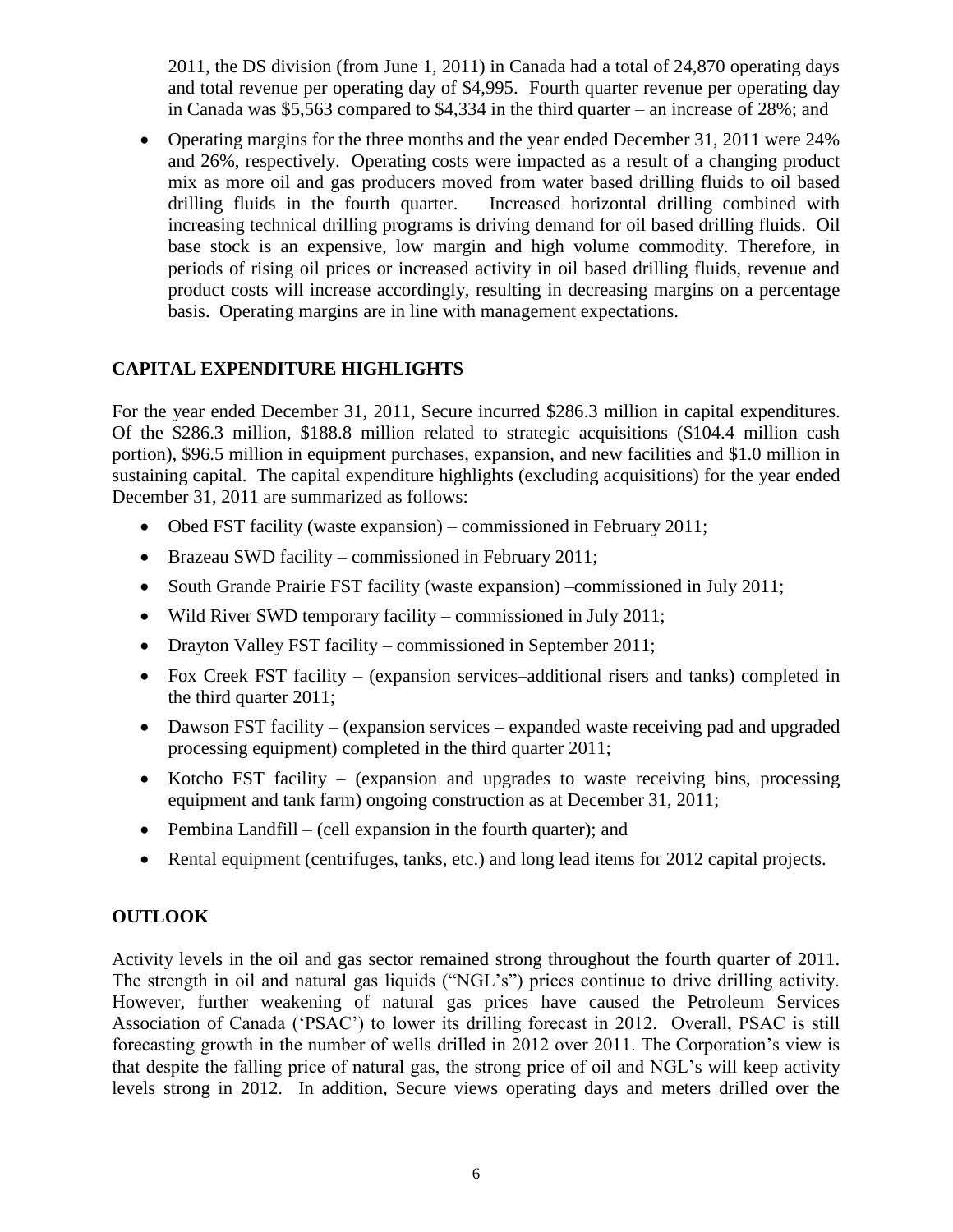number of wells drilled as a better indicator of future macro trends impacting the Corporation's results. The Canadian Association of Oilwell Drilling Contractors ("CAODC") forecasts that in 2012 the number of operating days will continue to increase over 2011 levels. The increase continues to be a result of more complex drilling, a move to horizontal wells and greater lengths/depths being pursued by operators. The Corporation expects the increase in the number of operating days will drive demand for services at the Corporation"s waste processing and disposal facilities and in the DS division"s business.

There are a number of opportunities in 2012 to expand the Corporation through additional service lines, organic growth, and/or through strategic acquisitions in key market areas. Secure recently announced the Corporation"s capital program for 2012 of \$116.0 million. The PRD divisions" 2012 capital budget of \$98.0 million includes the construction of two FST"s, a landfill in Fox Creek, a landfill in Saddle Hills and the permanent Wild River SWD. The construction on the Wild River SWD is well underway and it is expected to be completed during the second quarter of 2012. The DS divisions' 2012 capital budget totals \$18.0 million comprising \$14.0 million for growth capital allocated evenly between Canadian and U.S. operations and is largely comprised of on-site solid's control equipment. Secure's available debt capacity and cash flow from operations provides sufficient funding that allows the Corporation to maintain a strong balance sheet throughout the execution of its capital strategy.

In 2012, we will focus on complementary services, recycling services, organic growth and acquisitions that complement the existing business. The Corporation"s business development team will continue to evaluate and execute opportunities for new facilities including drilling fluid blending and storage facilities at the PRD division's FST's to better serve the Corporation's customers.

We have a strong team and entrepreneurial culture among all employees. It is this drive and leadership from all levels of the organization that makes us and industry leader. The commitment to providing innovative products and services ensures that we find new ways to help our customers every day.

## **FORWARD-LOOKING STATEMENTS**

Certain statements contained in this document constitute "forward-looking statements" and/or "forward-looking information" within the meaning of applicable securities laws (collectively referred to as forward-looking statements). When used in this document, the words "may", "would", "could", "will", "intend", "plan", "anticipate", "believe", "estimate", "expect", and similar expressions, as they relate to Secure, or its management, are intended to identify forwardlooking statements. Such statements reflect the current views of Secure with respect to future events and operating performance and speak only as of the date of this document. In particular, this document contains forward-looking statements pertaining to: general market conditions; the oil and natural gas industry; activity levels in the oil and gas sector, including drilling levels; commodity prices for oil, NGLs and natural gas; the increase in 2012 operating days; demand for the Corporation's services; expansion strategy; the amounts of the PRD and DS divisions' 2012 capital budgets and the intended use thereof; debt service; capital expenditures; completion of facilities; future capital needs; access to capital; acquisition strategy; the balance of the Corporation's capital spending on new full service terminals and landfills; oil purchase and resale revenue; completion of the permanent facility construction at Wild River and the construction of landfills at Saddle Hills and Fox Creek, Alberta.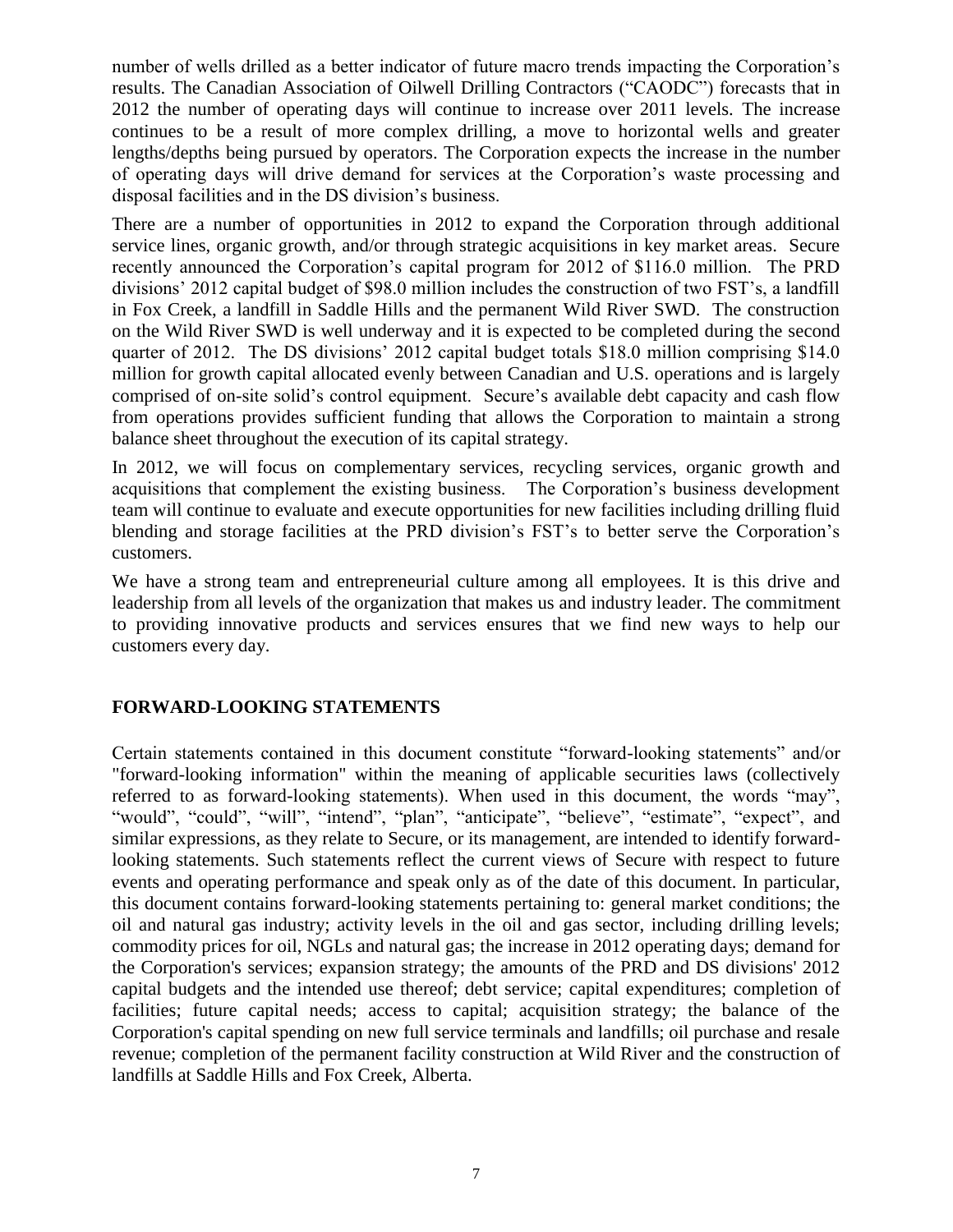Forward-looking statements concerning expected operating and economic conditions are based upon prior year results as well as the assumption that increases in market activity and growth will be consistent with industry activity in Canada, United States, and internationally and growth levels in similar phases of previous economic cycles. Forward-looking statements concerning the availability of funding for future operations are based upon the assumption that the sources of funding which the Corporation has relied upon in the past will continue to be available to the Corporation on terms favorable to the Corporation and that future economic and operating conditions will not limit the Corporation"s access to debt and equity markets. Forward-looking statements concerning the relative future competitive position of the Corporation are based upon the assumption that economic and operating conditions, including commodity prices, crude oil and natural gas storage levels, interest rates, the regulatory framework regarding oil and natural gas royalties, environmental regulatory matters, the ability of the Corporation and its subsidiary to successfully market their services and drilling and production activity in North America will lead to sufficient demand for the Corporation's services and its subsidiary's services including demand for oilfield services for drilling and completion of oil and natural gas wells, that the current business environment will remain substantially unchanged, and that present and anticipated programs and expansion plans of other organizations operating in the energy service industry will result in increased demand for the Corporation's services and its subsidiary's services. Forward-looking statements concerning the nature and timing of growth are based on past factors affecting the growth of the Corporation, past sources of growth and expectations relating to future economic and operating conditions. Forward-looking statements in respect of the costs anticipated to be associated with the acquisition and maintenance of equipment and property are based upon assumptions that future acquisition and maintenance costs will not significantly increase from past acquisition and maintenance costs.

Forward-looking statements involve significant risks and uncertainties, should not be read as guarantees of future performance or results, and will not necessarily be accurate indications of whether such results will be achieved. Readers are cautioned not to place undue reliance on these statements as a number of factors could cause actual results to differ materially from the results discussed in these forward-looking statements, including but not limited to those factors referred to and under the heading "Business Risks" and under the heading "Risk Factors" in the Corporation"s annual information form ("AIF") for the year ended December 31, 2011. Although forward-looking statements contained in this document are based upon what the Corporation believes are reasonable assumptions, the Corporation cannot assure investors that actual results will be consistent with these forward-looking statements. The forward-looking statements in this document are expressly qualified by this cautionary statement. Unless otherwise required by law, Secure does not intend, or assume any obligation, to update these forward-looking statements.

#### *Non GAAP Measures and Operational Definitions*

*(1) The Corporation uses accounting principles that are generally accepted in Canada (the issuer's "GAAP"), which includes, International Financial Reporting Standards ("IFRS"). These financial measures are Non-GAAP financial measures and do not have any standardized meaning prescribed by IFRS. These non-GAAP measures used by the Corporation may not be comparable to a similar measures presented by other reporting issuers. See the management's discussion and analysis available at [www.sedar.com](http://www.sedar.com/) for a reconciliation of the Non-GAAP financial measures and operational definitions. These non-GAAP financial measures and operational definitions are included because management uses the information to analyze*